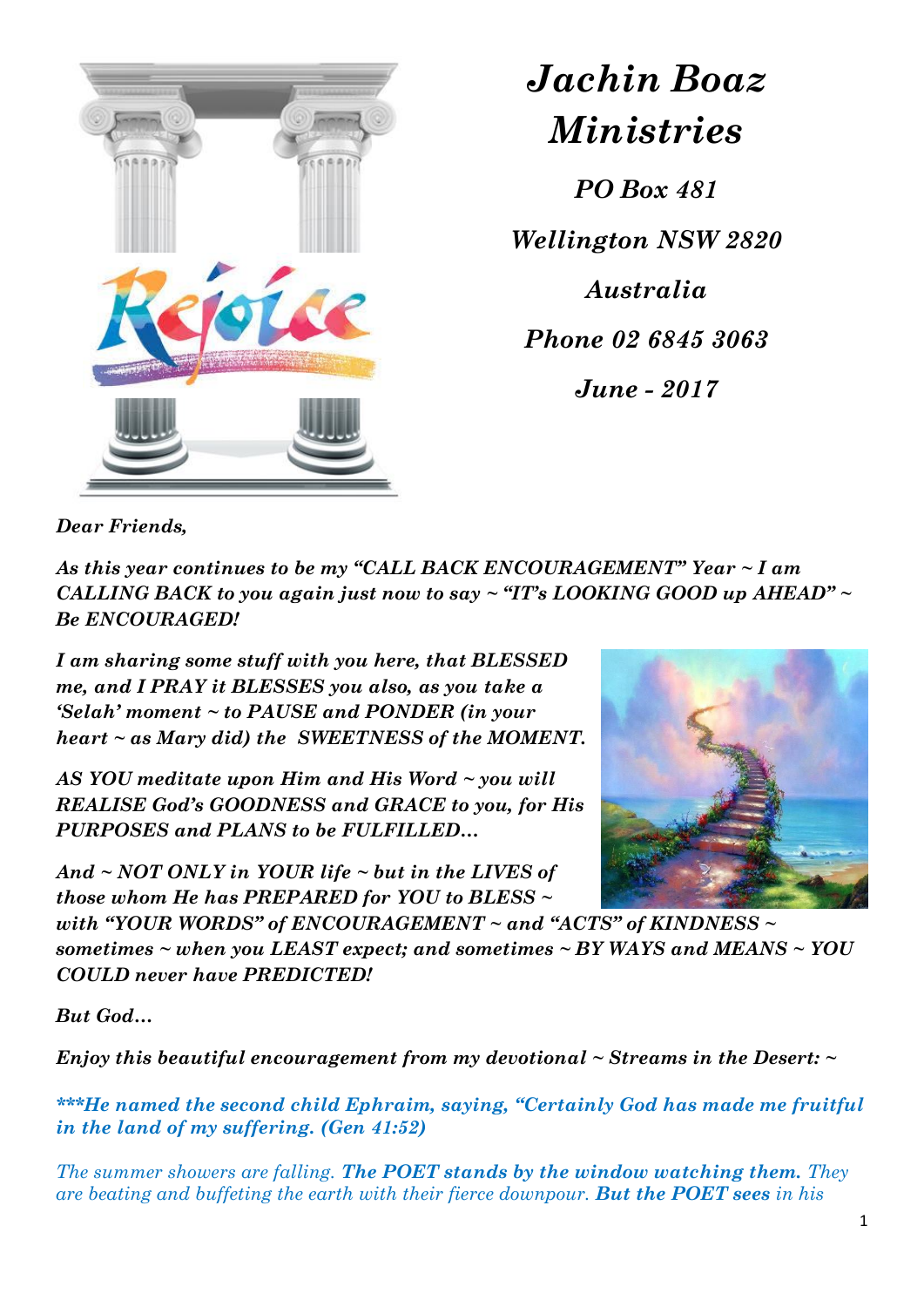*imaginings MORE THAN the showers which are falling before his eyes. HE SEES ~ myriads of lovely flowers which shall be soon breaking forth from the watered earth, filling it with matchless beauty and fragrance. And so he sings:*

*"It ISN'T raining rain for me, it's raining daffodils; In every dimpling drop I SEE wild flowers upon the hills. A cloud of grey engulfs the day, and overwhelms the town; It ISN'T raining rain for me: it's raining ROSES down."*

*Perchance some one of God's chastened children is even NOW saying, "O God, it is raining hard for me tonight.*



*"Testings are raining upon me which seem beyond my power to endure. Disappointments are raining fast, to the utter defeat of all my chosen plans. Bereavements are raining into my life ~ which are making my shrinking heart quiver in its intensity of suffering. The rain of affliction is surely beating down upon my soul these days."*

*Withal, friend, you are mistaken. It isn't raining rain for you. It's raining blessing. For, IF you will but BELIEVE your Father's Word, under that beating rain are springing up SPIRITUAL FLOWERS of such fragrance and beauty as never before grew in that stormless, unchastened life of yours.*

*You indeed see the rain. But DO YOU see ALSO ~ the flowers? You are pained by the testings. But God sees the sweet FLOWER of FAITH which is upspringing in your life under those very trials.*

*You shrink from the suffering. But God sees the TENDER COMPASSION for OTHER SUFFERERS which is finding BIRTH in YOUR SOUL.*

*Your heart winces under the sore bereavement. But God sees the DEEPENING and ENRICHING which that sorrow has brought to you.*



*It isn't raining afflictions for you. It is raining tenderness, love, compassion, patience, and a thousand other FLOWERS and FRUITS of the blessed Spirit, which are bringing into your life such a SPIRITUAL ENRICHMENT as all the fullness of worldly prosperity and ease was NEVER ABLE to BEGET in your* 

*INNERMOST SOUL. —J. M. McC. \*\*\**

*Be like Mary ~ WHO PONDERED these things in her HEART! Amen! You will be glad you did!* 



*I also have two other beautiful little POEMS to share with you here; as seen through the eyes of poet Miranda!* 

*We are ALL on this ENCOURAGING journey toward our FINAL DESTINATION ~ Heaven! And these next two POEMS describe our 'ONGOING JOURNEY' and our 'ARRIVAL' ~ and a picture of BOTH ~ through a poet's eyes!*